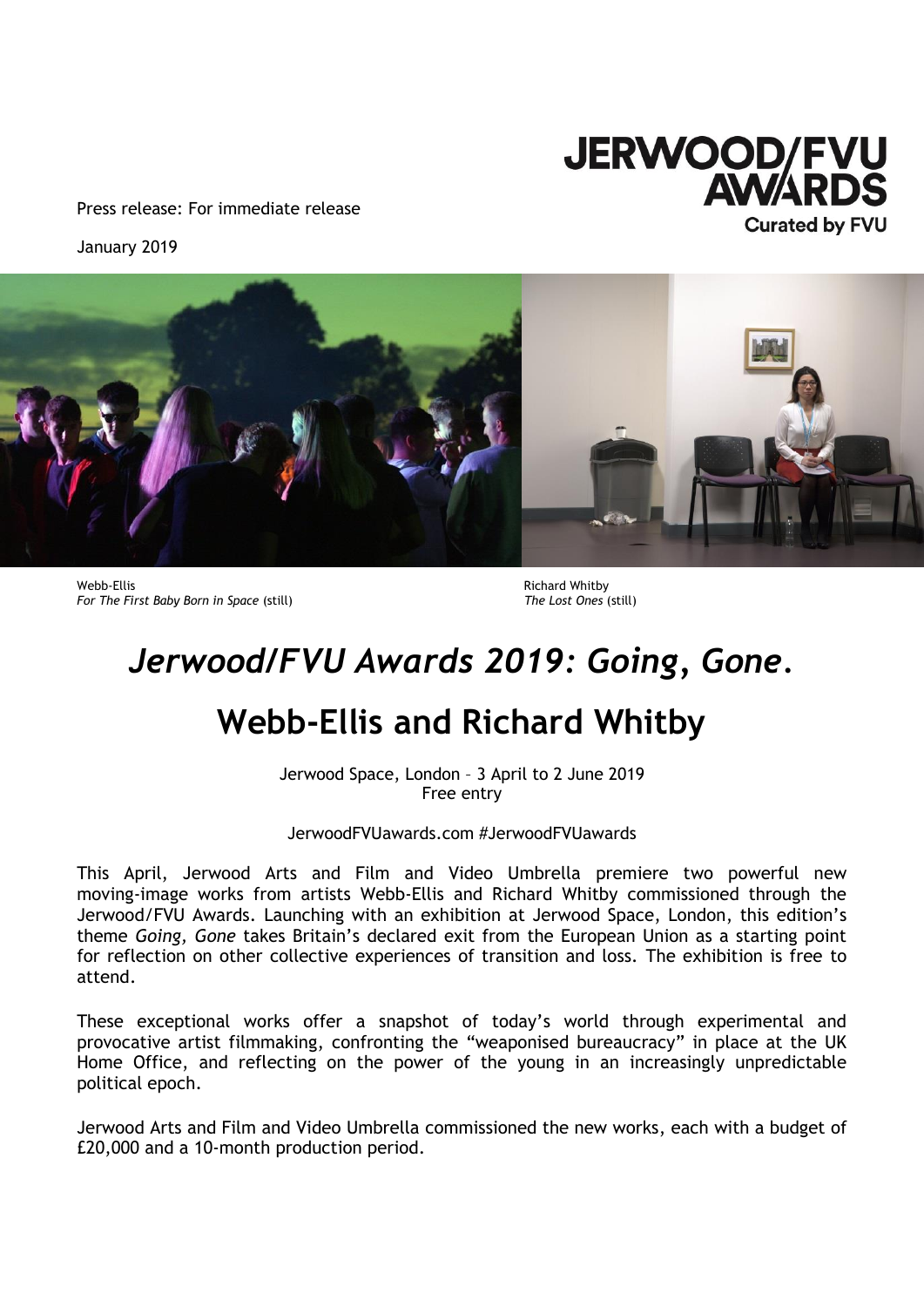## *For The First Baby Born in Space* **by Webb-Ellis**

*For The First Baby Born in Space* is a twin-screen projection by artist duo Webb-Ellis. A despatch from the immediate present that is directly addressed to an indeterminate point in the future, it gives voice to some of the emotions and experiences of a generation of young people who have had little say in the dramatic political events unfolding around them or in the mounting ecological threats that the planet is facing. Featuring a group of teenagers from the artists' home base in Whitby, Yorkshire and elsewhere, and filmed over the course of the extraordinary long, hot summer of 2018, the piece highlights some of the golden moments of childhood: fairground hangouts, late-night raves, conversations under the stars. But it also evokes the darkening mood of a time that is rapidly coming to an end. Noting how the teenagers' coming of age coincides with the phenomenon of a country in chaos and in flux, the piece captures a wider feeling of turbulence and upheaval, rippling through fidgety bodies and anxious minds, while reminding us also that youth is so often a source and a mainstay of hope.

## *The Lost Ones* **by Richard Whitby**

In Richard Whitby's video *The Lost Ones*, a disparate group of individuals are waiting to have their residency status assessed. Stuck in bureaucratic limbo, and asked to attend an interview at a place called the Premium Service Centre, they find themselves interrogated by a disembodied voice, whose peremptory manner and frequently malicious tone makes for an uncomfortable, hostile environment. Alluding to the dystopian visions of Orwell and Beckett, and the surrealist animations of Svankmajer, but adding a contemporary edge in the aftermath of the Windrush scandal and the extended dramas of Brexit, the piece has a black-comic energy that mixes acerbic, absurdist humour with moments of genuine pathos. Co-scripted by television writer and satirist Alistair Beaton and beautifully improvised by a number of more or less in-the-dark performers, *The Lost Ones* confronts us with an inescapably timely and symbolic image of people so trapped in a tortuous, nightmarish process that they start to lose their grip on reality.

*"This year's Jerwood/FVU Awardees combine visual flair and energy with insightful comment and trenchant polemic. The two new commissions foreground voices that are not always heard – the young, so often left out of big political debates; and everyday citizens at the sharp end of an increasingly insidious and judgmental bureaucracy. In the midst of edgy and radical times, it is fitting we are supporting works with a radical edge." Steven Bode, Director of FVU*

*"We are delighted to have selected such exceptional artists for this edition. The works they are creating are urgent, free and fearless, and we look forward to sharing them with people in the galleries at Jerwood Space very soon." Lilli Geissendorfer, Director of Jerwood Arts*

The artists were selected from over 145 applications by Elizabeth Price, artist; Peter Taylor, Festival Director at Berwick Film & Media Arts Festival; Steven Bode, Director at Film and Video Umbrella; and Sarah Williams, Head of Visual Arts at Jerwood Arts.

Over the past five editions the Jerwood/FVU Awards have provided a significant platform for the selected artists, with all recipients gaining further critical recognition following their exhibitions at Jerwood Space. 2018 recipient Maeve Brennan has subsequently exhibited work at the Douglas Hyde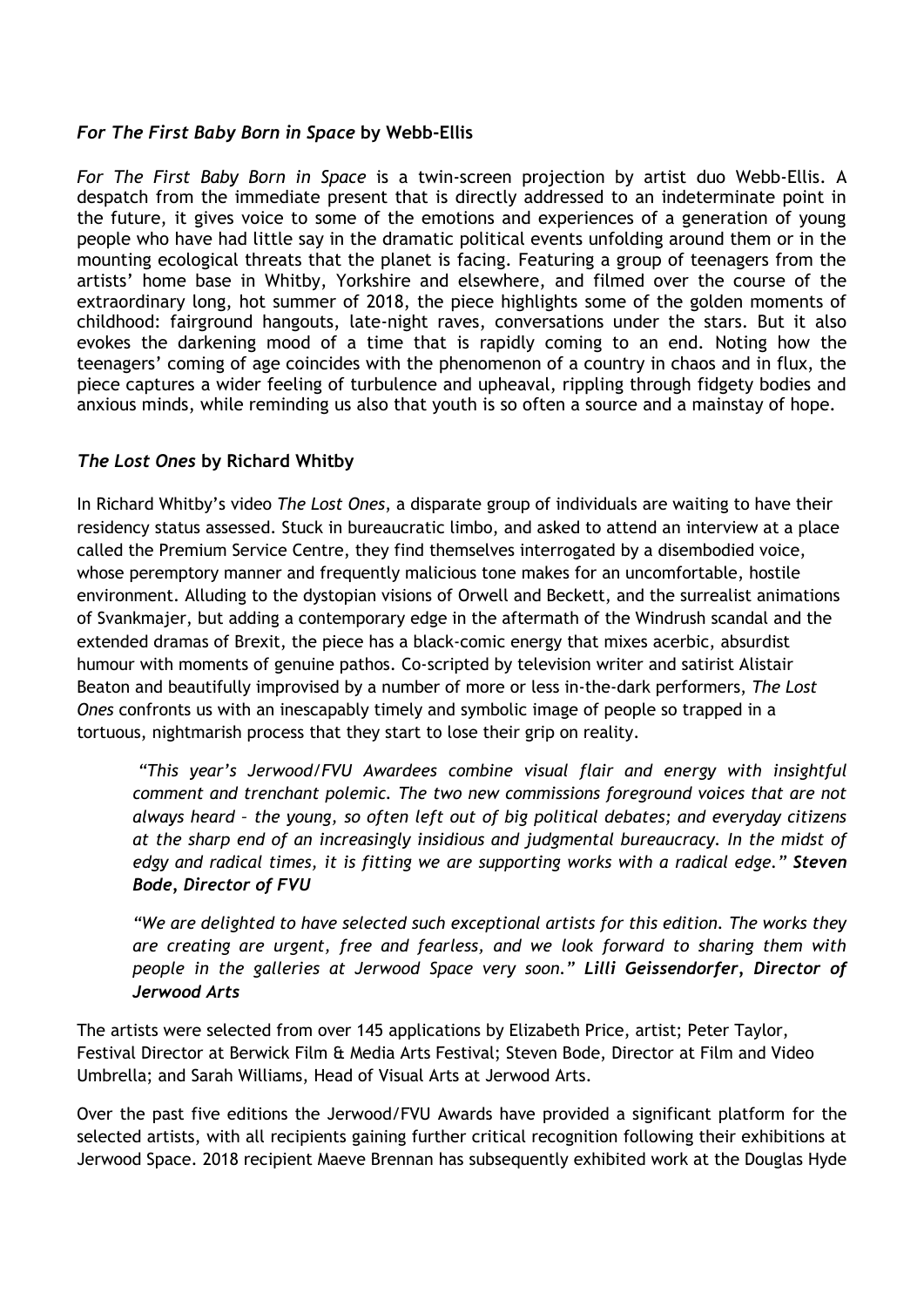Gallery, Dublin and The Palestinian Museum, Birzeit. Fellow 2018 recipient Imran Perretta's commission has been acquired by the Arts Council Collection and he is currently working on a major commission for Chisenhale Gallery, Spike Island, and The Whitworth, University of Manchester. 2017 recipient Lawrence Lek's commission went on to show at the Venice Biennale in 2017, and he has been showing at major institutions around the word for the last two years. He was shortlisted for the prestigious Jarman Award and the Arts Foundation Experimental Architecture Award in 2018. Fellow 2017 recipient Patrick Hough is exhibiting his commission as part of Artists' Film International until April 2019, touring major international institutions since 2017.

## **Jerwood/FVU Awards 2020: Call for Entries**

The call for entries for the Jerwood/FVU Awards 2020 will be open from 11 February 2019 until 2pm, 8 April 2019 with the theme and title *Hindsight.* The 2020 edition of the Jerwood/FVU Awards offers an increased budget of £25,000 for each of the two new commissions, enabling artists to fully realise their ambitions. This will be used to create their proposed artworks over a 10-month period. Each recipient also receives full production support from FVU, as well as ongoing guidance from both Jerwood Arts and FVU. The new works premiere in an exhibition at Jerwood Space, London. Please refer to JerwoodFVUawards.com for further details over the coming months.

**- Ends -**

## **For further information on the Jerwood/FVU Awards, please contact:**

### **Caroline Jones, Harriet Clarke and Truda Spruyt, Four Culture**

[Caroline.Jones@fourcommunications.com](mailto:Caroline.Jones@fourcommunications.com) | +44 (0) 20 3907 8926

[Harriet.Clarke@fourcommunications.com](mailto:Harriet.Clarke@fourcommunications.com) | +44 (0) 20 3697 4239

[Truda.Spruyt@fourcommunications.com](mailto:Truda.Spruyt@fourcommunications.com) | +44 (0) 20 3697 4248

### **LISTINGS INFORMATION**

Exhibition: *Jerwood/FVU Awards 2019: Going, Gone*

Dates: **3 April to 2 June 2019**

Address: Jerwood Space, 171 Union Street, London SE1 0LN

Opening Times: Mon–Sat from 10am–5pm, Sunday 12-5pm Open late on the last Friday of every month Admission: Free

Nearest Tube: Southwark, London Bridge or Borough

Website: [www.jerwoodfvuawards.com](http://www.jerwoodfvuawards.com/) | [www.jerwoodarts.org](http://www.jerwoodarts.org/) | [www.fvu.co.uk](http://www.fvu.co.uk/) |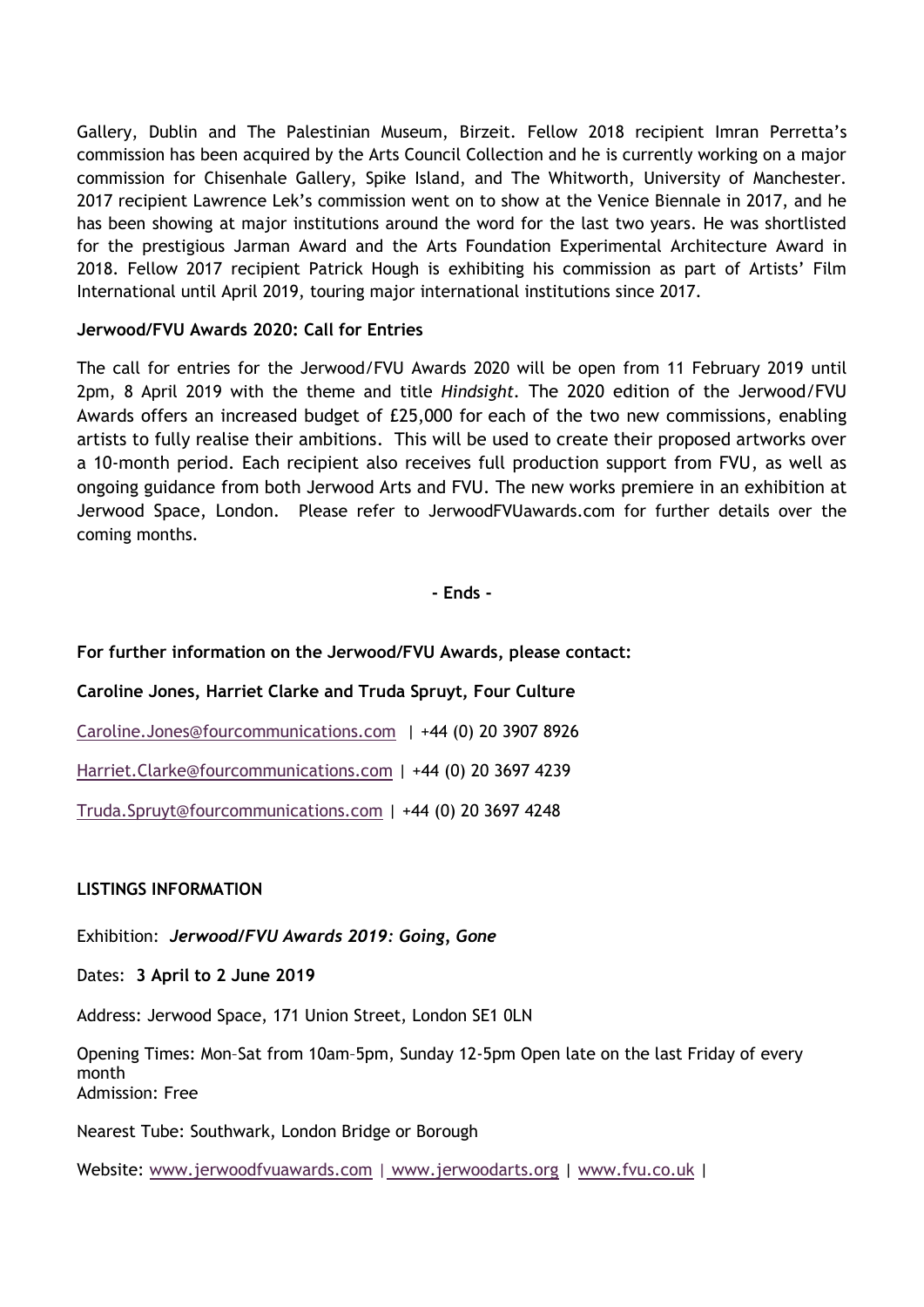Social Media: #JerwoodFVUawards @JerwoodArts @FilmVidUmbrella

There will be a series of events to accompany the exhibition. Events are free but must be booked in advance; for more information please visit [jerwoodfvuawards.com](https://protect-eu.mimecast.com/s/iS--CD9Jfo331PSL_hwB?domain=jerwoodvisualarts.org)

#### **Notes to Editors:**

#### **Project credit**

The Jerwood/FVU Awards are a collaboration between Jerwood Arts and Film and Video Umbrella. FVU is supported using public funding by the National Lottery through Arts Council England.

**Press images**  Please click [here](https://www.dropbox.com/sh/bo506rmg5fqcvnd/AAAsPwBzAZHdg_4b0gtEp6PRa?dl=0)

### **Artist biographies**

**Webb-Ellis** - Caitlin and Andrew Webb-Ellis (b. 1988, UK; b. 1981, Canada) live and work across Britain and Europe. Webb-Ellis have been working together since their time at Arts University at Bournemouth, both graduating with a BA in Photography in 2012. Recent presentations include Whitstable Biennale 2018; *Inheritors*, Siobhan Davies Dance, London, 2018; *Video Jam,* Manchester, 2017; *Slant, For the Unsettling,* Jerwood Space, London, 2017; *Aesthetica Art Prize 2017*, York Art Gallery, 2017; Alchemy Film and Moving Image Festival, Hawick, 2017; *Visions in the Nunnery,* Bow Arts, London, 2016; Estuary Festival, Tilbury Cruise Terminal, 2016. Webb-Ellis are currently presenting '*We chose the earth'* project funded by the Paul Hamlyn Foundation at Whitstable Biennale till June 2020.

**Richard Whitby** (b. 1984, Liverpool) lives and works in London. Whitby is a video and performance artist, often working with collaborators producing music, costumes and objects. Whitby studied at Wimbledon College of Art, the Slade and took part in the LUX Associate Artists Programme 2012- 2013. He also has a PhD in Humanities and Cultural Studies from the London Consortium. His book 'The Jump Room' was published by The Old Waterworks in 2018. In 2015 he completed residencies with CCA Glasgow and Seoul Museum of Art. In 2012 he produced a solo show with the Royal Standard, Liverpool and has since worked with Focal Point Gallery (2013) and the Bluecoat (2014). Richard is a member of the National Executive Committee for Artists' Union England.

#### **Jerwood/FVU Awards so far:**

2018: *Unintended Consequences* Commissions: Maeve Brennan and Imran Perretta

2017: *Neither One Thing or Another* Commissions: Patrick Hough and Lawrence Lek

2016: *Borrowed Time* Commissions: Karen Kramer and Alice May Williams

2014-15: *What Will They See of Me?* Commissions: Lucy Clout and Marianna Simnett